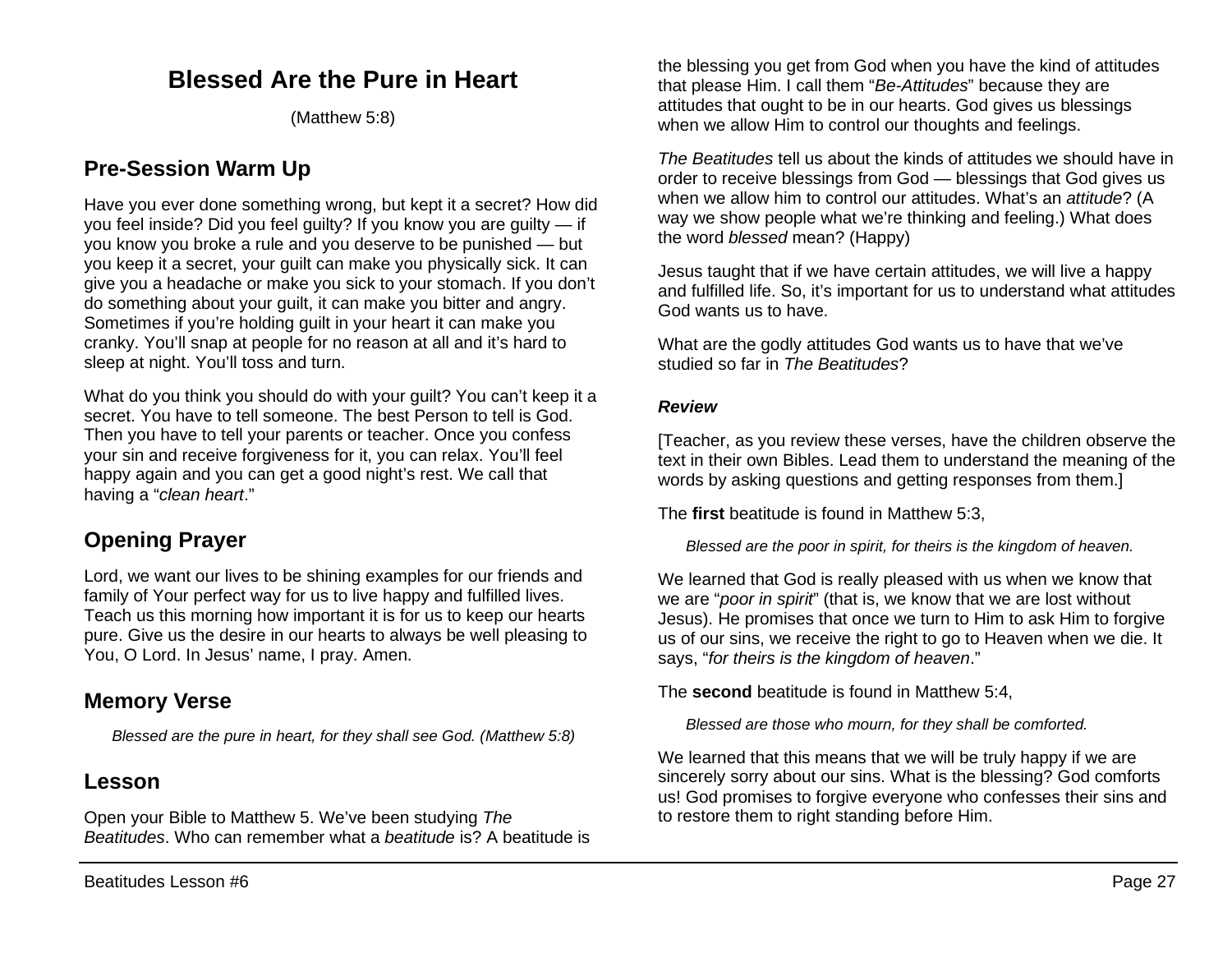The **third** beatitude is in Matthew 5:5,

*Blessed are the meek, for they shall inherit the earth.*

We learned that we will be truly happy if we become humble and stop trying to be the center of attention. What's the blessing? God promises us "*the earth*." This is total appreciation for your life here on earth: your health, friends, family, fresh air and sunshine, etc. You see, when we begin to take our eyes off of ourselves, we start enjoying the beauty and the bounty of the earth around us. That's when we get the most out of life and we look forward to being with Jesus in the life to come.

The **fourth** beatitude is in Matthew 5:6,

*"Blessed are those who hunger and thirst for righteousness, for they shall be filled."*

We learned that we will be truly happy if we earnestly desire to do what is right and good. What's the promised blessing in this beatitude? God promises that we shall be filled, that is we will be completely satisfied deep down in our heart and soul. When you sincerely desire to do what is right it gives you a lasting happiness because you know you are in the center of God's will.

The **fifth** beatitude is in Matthew 5:7,

*Blessed are the merciful, for they shall obtain mercy.*

We learned that we should have compassion towards others. What blessing does God promise us if we are always forgiving and kind to people? We learned that if we show mercy towards others, others will show mercy towards us. Why should we show mercy? (Because God has been merciful to us)

Today we will study the **sixth** beatitude. Who can read Matthew 5:8 for us?

*Blessed are the pure in heart, for they shall see God.* 

If you truly want to be happy in life, you need to understand what God is saying here. What do you think "*pure in heart*" means? (Blameless, guilt free, right motives, without deceit.) God wants us to be innocent of all wrong doing, not to have bad thoughts about people, or to think up ways to be mean to others.

What is the blessing that God promises in this beatitude? (Jesus promises that those who allow Him to cleanse them from their sin *shall see God*.) When this life is over, we will know the perfect happiness of living in God's presence forever. That is an awesome promise. So, we need to understand what Jesus is teaching here.

God desires us to have clean hearts. In fact, it's impossible for us to come into Heaven without clean hearts. God is perfect; He cannot tolerate sin in His presence. But there's a big problem. We are sinners by nature. (Romans 3:23, "*For all have sinned and fall short of the glory of God*.")

Not a day goes by that we don't do something wrong. Jesus said that if you've ever been angry at someone, it's as if you murdered him in your heart.

Can you clean your own heart? (No!) God knows that we cannot make our own hearts clean (Proverbs 20:9; 1 John 1:7). So, God came up with a wonderful plan — He came to earth in the form of Jesus.

Who knows what He did to solve the problem? (He took our punishment for us.) When Jesus died on the cross, He satisfied God's requirement for us to pay for our sins, so now we don't have to. But in order to receive this wonderful gift of life from God, we really have to believe that Jesus paid the price of our sin in full. Do you? Have you ever asked Jesus to forgive you for your sins? Have you thanked Him for what He did for you? [Lead in sinner's prayer.]

How do you keep your heart pure as you live day-by-day? When you do wrong, confess your sin to God. (1 John 1:9). Stay close to Him by reading His Word and talking with Him in prayer. When your